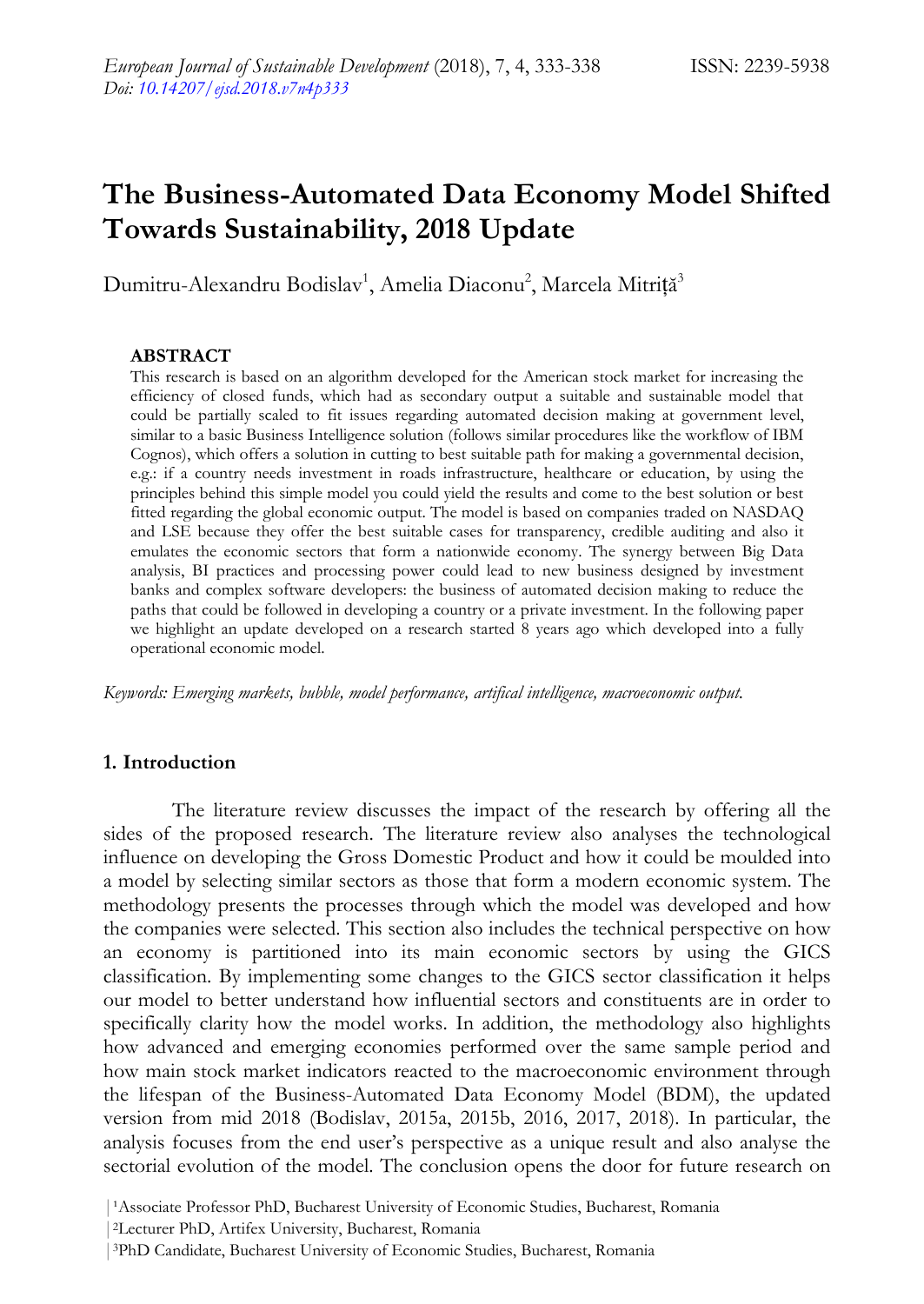the subject and contemplates on technological evolution and the macroeconomic reordering created by the actual information era that we live in and also highlights the next turning point for the global economy, who"ll be the next weak link, either the technological bubble, or the emergent markets wave.

## **2. Updating the Business-Automated Data Economy Model (MID 2018 Edition)**

The proposed model (B.D.M.) tries to improve the efficiency of closed funds by developing an algorithm which uses data from the US stock market. The secondary output is to use the same algorithm as a model which is scaled to fit and solve issues regarding automated decision making at government level. All these solutions are filtered from the Business Intelligence perspective of software algorithms similar to those found in solution like IBM Cognos. Our proposed model helps capture large amounts of data in order to provide viable solutions for decision making particularly when simulating an entire nationwide economy. It represents a new vantage point on the traditional view of economic growth and the idea of developing a pseudo-economy that replicates how a country functions. To achieve this, many companies which capture and represent the broad economy are included. These companies operate in many different sectors as classified by GICS sector classification methodology. Global Industry Classification Standard has classified the sectors as follows (GCIS, 2015): Energy, Materials, Industrials, Consumer Discretionary, Consumer Staples, Health Care, Financials, Information Technology, Telecommunication Services and Utilities. In particular, companies used to create the model (B.D.M.) are listed on NASDAQ OMX exchange.

BDM is developed by analysing how the economy works from the entities that form it, from the sectors that through its business processes develop to form a nationwide economy. The companies that form the BDM also underline the difference between profit and welfare (the purpose of a company versus the purpose of a government or state). Practically, the efficiency of companies represents the backbone of the developed model and validates this research.

To develop a country in a successful and functional manner you need to surpass the unification processes, the national consciousness and the historical dependence that usually form a nation and go further than the event horizon. Macroeconomic performance shows in a relative way how economic evolution is ignited in a country, however the quality and living standards are also important details in the path of development.

When developing the proposed economic model, we initially evaluated companies which were most appropriate for the economic model that were most influential and representative of a modern nationwide economy. For this to be possible we needed to use a transparent and open market which also has transaction costs reduced to minimum level, both tasks being complied by NASDAQ OMX. We used the advantages offered by NASDAQ OMX (as operational platform) and Bloomberg Professional as the service that provides analytical data that is relevant to our research to help us retrieve data in order to build our model. Before all these could be used we needed to select the main sectors that form a functional economy that is in line with the latest trends of the  $21<sup>st</sup>$ century, so this is why we sliced the main macroeconomic sectors into ten. Using the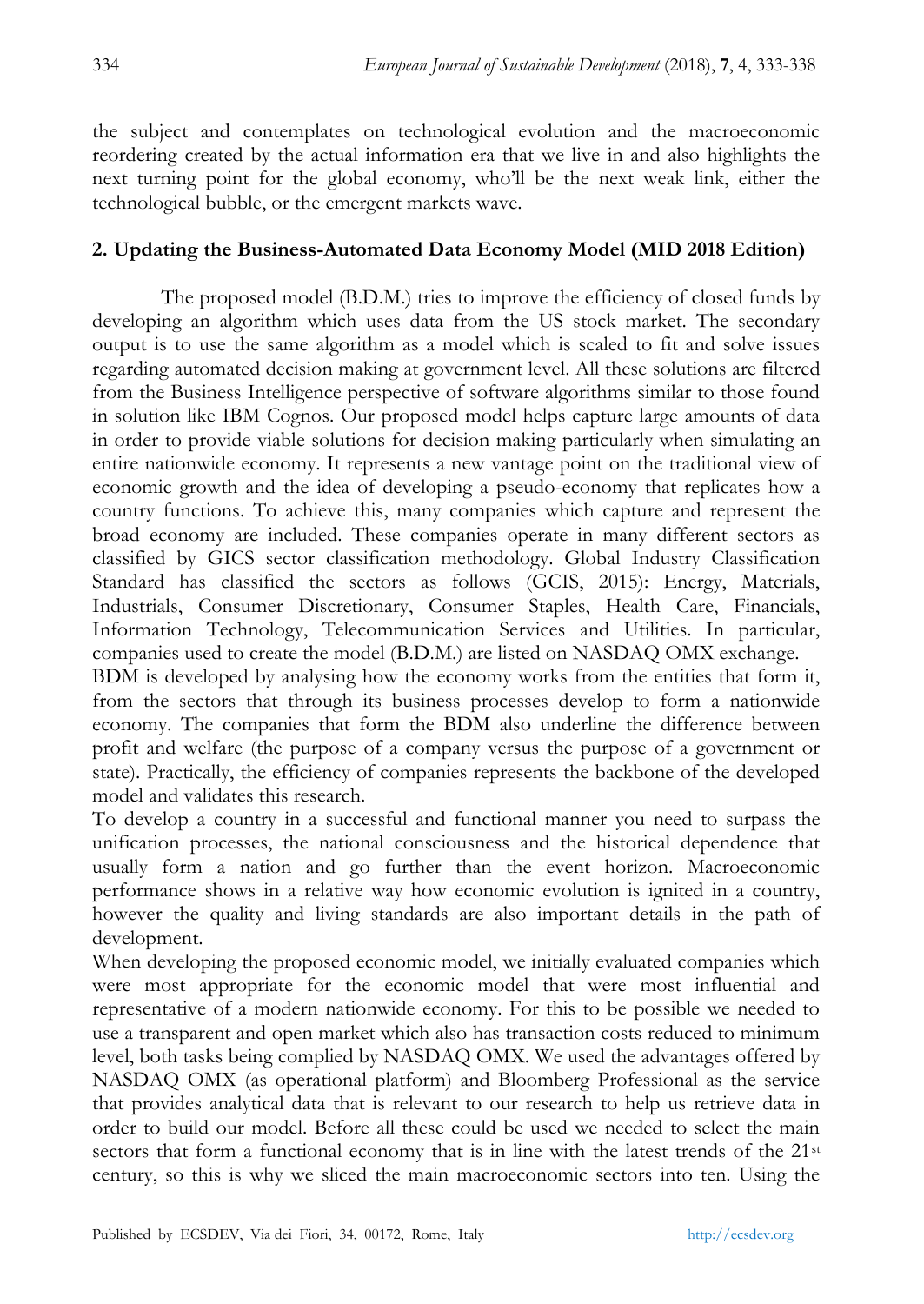GICS classification as a basis we modified some sectors accordingly to better fit our model, however modified the sectors because we needed to reach the actual volatile status of a modern economy. For instance, the Financials sector was divided into two sectors: Financial and Derivatives. The Consumer Discretionary sector was renamed as Cyclical Consumption sector because of the faster rate of consumption, the goods and services that form this sector have a higher replacement rate. The Consumer Staples sector was also modified as Non-Cyclical Consumption sector because of a lower rate of consumption of those types of goods and services. Our modified sectors are: Materials, Derivatives, Telecommunication Services, Cyclical Consumption, Non-Cyclical Consumption, Energy, Industrials, Financial, Information Technology and Utilities. The Financial and Derivatives form the tertiary sector that is seen as the money flow side of an economy. The aggregate demand is based on the evolution of the Telecommunication Services, Cyclical Consumption, Non-Cyclical Consumption, Information Technology, Energy and Utilities sectors. These sectors offer consumers end products and services. Furthermore, they also enter the creation of aggregate supply when they enter the production process providing intermediary goods or services as is the case in the Materials and Industrials sectors. The companies used to form the model are traded on NASDAQ OMX and where selected by using the investment service offered by Zacks Investment Management (the Value Investor and Insider Trader solutions – Zacks, 2015a, Zacks, 2015b), this way simulating the services offered by all investment companies to corporate clients. The 58 companies that form the economic model are representative to emulate and simulate a nationwide economy and its sectors, but are not representative for the NASDAQ OMX platform, which includes more than 3000 companies. The 58 companies were selected from a review of publicly available data about their financial performance, by suiting them with the previously mentioned sectors

The selection of the companies that form the model was based on a previous research conducted in 2011 (Bodislav, 2013). This selection process is however explained and justified in more detail in the following pages. The companies were selected by using the solution utilised by investment companies like Zacks Investment Research (Zacks, 2015a and Zacks, 2015b) and Goldman Sachs (Goldman Sachs Outlook, 2015). The former uses both the Insider Trader solution (Zacks, 2015b) and Value Investor (Zacks, 2015a) solution. These are custom tailored to the needs of investors who have theoretical knowledge of the domain, but require further assistance with the practical aspects. The selection was initially made in August – September 2011 timeframe using the solutions specified previously. The execution interval for the model was chosen based on the idea that the global economy is in a continuous muddling through process and considering that the model"s execution is based on stock flow on a competitive market created especially for them. The stock" prices include also investors" optimism and the fact that almost all chosen companies are listed in the U.S., on the NASDAQ OMX platform.

Going further in building the pseudo-macroeconomic model (the Business-Automated Data Economy Model – B.D.M.) the following companies were used:

and by analysing their potential to grow.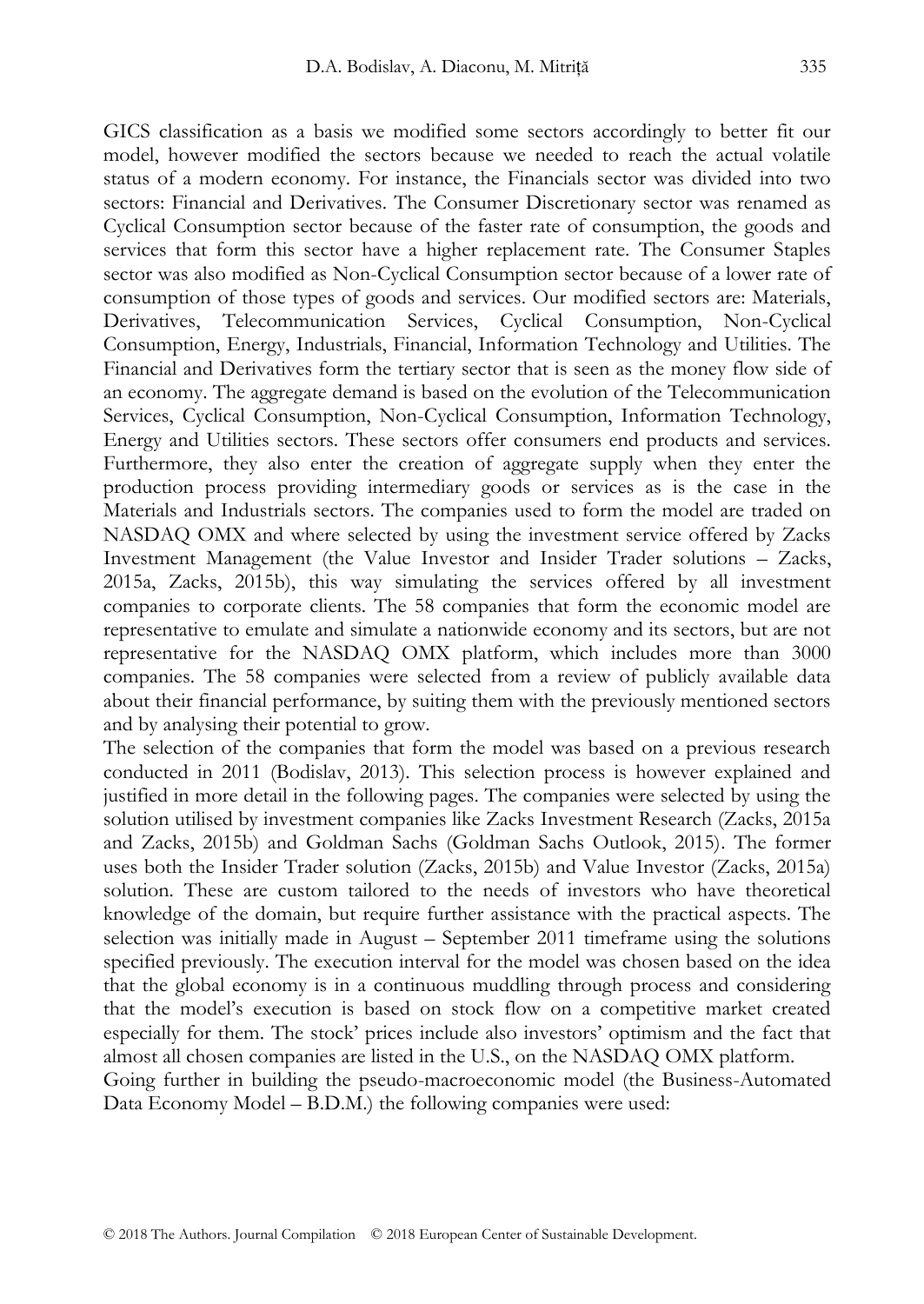| Number Company Name |                                                    | Indicator                        | <b>State</b>           | <b>Business Profile</b>                  |         |         | 22.06.2018 03.10.2011 Delta 18/11 |
|---------------------|----------------------------------------------------|----------------------------------|------------------------|------------------------------------------|---------|---------|-----------------------------------|
| 1.                  | Schweitzer-Mauduit International                   | <b>SWM</b>                       | Georgia                | Premium paper                            | 43,43   | 27,57   | 57,53                             |
| $\overline{2}$      | Paramount Gold and Silver Corp.                    | PZG                              | Nevada                 | Rare metals mining                       | 1,33    | 2,17    | $-38,71$                          |
| 3.                  | Goldcorp Inc                                       | GG                               | Canada                 | Rare metals mining                       | 13,72   | 45,36   | $-69,75$                          |
| 4.                  | <b>First Majestic Silver Corp</b>                  | AG                               | Canada                 | Silver mining                            | 7,65    | 14,9    | -48,66                            |
| 5.                  | <b>SPDR Gold Trust</b>                             | GLD                              | UK                     | ЕTF                                      | 120,34  | 160,96  | $-25,24$                          |
| 6.                  | Telefonica SA                                      | TEF                              | Spain                  | Telecom                                  | 8,67    | 18,38   | $-52,83$                          |
| 7.                  | Stamps.com                                         | <b>STMP</b>                      | California             | Delivery services                        | 252,65  | 19,36   | 1205,01                           |
| 8.                  | OpenTable                                          | <b>OPEN</b>                      | California             | <b>Online Reservations</b>               | 0,00    | 0,00    | 0,00                              |
| 9.                  | Google Inc.                                        | GOOG                             | California             | Internet Search & SAAS                   | 1155,48 | 495,52  | 133,19                            |
| 10.                 | Watsco                                             | <b>WSO</b>                       | Florida                | AC technologies                          | 181,61  | 51,31   | 253,95                            |
| 11.                 | <b>Town Sports International Holdings</b>          | <b>CLUB</b>                      | New York               | Fitness                                  | 11,95   | 6,87    | 73,94                             |
| 12                  | <b>Steven Madden</b>                               | <b>SHOO</b>                      | New York               | Footwear                                 | 53,15   | 28,36   | 87,41                             |
| 13.                 | <b>Ross Stores</b>                                 | <b>ROST</b>                      | California             | Discount Stores                          | 85,98   | 38,21   | 125,02                            |
| 14.                 | Nordstrom                                          | JWN                              | Washington             | Fashion Retailer                         | 51,43   | 45,37   | 13,36                             |
| 15.                 | Men's Wearhouse                                    | MW                               | Texas                  | Men's suits                              | 0.00    | 0.00    | 0.00                              |
| 16.                 | Maidenform Brands                                  | <b>MFB</b>                       | North Carolina         | Fashion & Retail                         | 0,00    | 0.00    | 0,00                              |
| 17.                 | LuLulemon Athletica                                | LULU                             | Canada                 | <b>Technical Fashion</b>                 | 124,18  | 44,8    | 177,19                            |
| 18.                 | <b>Watson Pharmaceuticals</b>                      | WPI                              | Nevada                 | Pharmaceuticals                          | 0,00    | 0.00    | 0,00                              |
| 19.                 | <b>Techne Corporation</b>                          | TECH                             | Minnesota              | Biotechnology                            | 161,46  | 65,29   | 147,30                            |
| 20.                 | On Assignment                                      | <b>ASGN</b>                      | California             | <b>HR</b> Specialized Solutions          | 81,20   | 6,75    | 1102,96                           |
| 21.                 | Jazz Pharmaceuticals                               | <b>JAZZ</b>                      | Ireland                | Pharmaceuticals                          | 178,50  | 37,35   | 377,91                            |
| $\overline{22}$     | Cross (A.T.) Company                               | <b>ATX</b>                       | Rhode Island           | <b>Writing instruments</b>               | 0,00    | 0.00    | 0,00                              |
| 23.                 | <b>Western Refining</b>                            | <b>WNR</b>                       | Texas                  | Refining                                 | 0,00    | 0,00    | 0,00                              |
| 24.                 | <b>Sunoco Logistics Partners</b>                   | SXL                              | Pennsylvania           | Oil 360                                  | 25,18   | 29,46   | $-14,53$                          |
| 25.                 | Patterson-UTI Energy                               | PTEN                             | Texas                  | Energy production                        | 18,06   | 15,83   | 14,09                             |
| 26.                 | <b>Exxon Mobil Corporation</b>                     | <b>XOM</b>                       | Texas                  | Energy (exploration & production)        | 81,38   | 71,15   | 14,38                             |
| 27.                 | <b>Alon USA Energy</b>                             | <b>ALI</b>                       | Pennsylvania           | Petrol (production & distribution)       | 0,00    | 0.00    | 0,00                              |
| 28.                 | Templeton Russia Fund                              | TRF                              | Florida                | Financial derivate                       | 0,00    | 0.00    | 0,00                              |
| 29.                 | <b>Tanger Factory Outlet Centers</b>               | SKT                              | North Carolina REIT    |                                          | 23,92   | 24,73   | $-3,28$                           |
| 30.                 | Rayonier Inc.                                      | <b>RYN</b>                       | Florida                | Building materials                       | 38,30   | 35,65   | 7,43                              |
| 31.                 | Plum Creek Timber Company                          | <b>PCL</b>                       | Washington             | Wood industry                            | 0,00    | 0.00    | 0,00                              |
| 32.                 | Medallion Financial Corp.                          | <b>MFIN</b>                      | New York               | Financial taxi business                  | 5,70    | 8,91    | $-36,03$                          |
| 33.                 | <b>CME</b> Group Inc                               | CME                              | Illinois               | Trading & Investment Banking             | 168,42  | 49,7    | 238,87                            |
| 34.                 | Berkshire Hathaway (1/100)                         | $\overline{\text{BRK}}/\text{A}$ | Nebraska               | <b>Business Solutions</b>                | 2865,41 | 1047,01 | 173,68                            |
| 35.                 | <b>Bank of America Corporation</b>                 | <b>BAC</b>                       | North Carolina         | Banking & financial services             | 28,99   | 5,53    | 424,23                            |
| 36.                 | American Campus Communities Inc                    | ACC                              | Texas                  | REIT                                     | 43,08   | 36,15   | 19,17                             |
| 37.                 | Westinghouse Air Brake Technologies Corporation    | WAB                              | Pennsylvania           | AC technologies                          | 100,70  | 50,15   | 100,80                            |
| 38.                 | MasTec                                             | MTZ                              | Florida                | Building grounds                         | 52,10   | 16,93   | 207,74                            |
| 39.                 | GSI Group / Novanta                                |                                  | GSIG/NOVTMassachusetts | Lasers & Electro-optical solutions       | 62,50   | 7,27    | 759,70                            |
| 40.                 | Grupo Aeroportuario del Sureste                    | ASR                              | Mexico                 | Aeroports                                | 159,00  | 48,94   | 224,89                            |
| 41.                 | <b>General Electric Company</b>                    | GE                               | Connecticut            | Technology & Financial Services          | 13,05   | 14,69   | $-11,16$                          |
| 42.                 | Embraer-Empresa Brasileira de Aeronautica          | <b>ER</b>                        | Brazil                 | Aviation 360                             | 25,62   | 24,67   | 3,85                              |
| 43.                 | <b>Colfax Corporation</b>                          | CFX                              | Maryland               | Pipelines                                | 30,32   | 19,07   | 58,99                             |
| 44.                 | <b>Boeing Company</b>                              | BA                               | Illinois               | Aviation development                     | 338,91  | 58,25   | 481,82                            |
| 45.                 | <b>Bae Systems Plc</b>                             | <b>BAESY</b>                     | UΚ                     | Aerospace & Defense Systems              | 33,60   | 15,78   | 112,93                            |
| 46.                 | 3M Company                                         | <b>MMM</b>                       | Minnesota              | Technology Company                       | 196,50  | 70,93   | 177,03                            |
| 47.                 | Goldman Sachs Income Builder Fund A Shares         | <b>GSBX</b>                      | <b>New York</b>        | Mutual funds                             | 0,00    | 0.00    | 0.00                              |
| 48.                 | Ultratech                                          | <b>UTEK</b>                      | California             | Innovation                               | 0,00    | 0.00    | 0,00                              |
| 49.                 | Stratasys                                          | <b>SSYS</b>                      | Minnesota              | 3D printers                              | 19,00   | 18      | 5,56                              |
| 50                  | <b>Microsoft Corporation</b>                       | <b>MSFT</b>                      | Washington             | ľТ                                       | 100.41  | 24.53   | 309,34                            |
| 51.                 | i2 Global                                          | <b>JCOM</b>                      | California             | Cloud Computing & SAAS                   | 88,31   | 25,5    | 246,31                            |
| 52.                 | <b>International Business Machines Corporation</b> | <b>IBM</b>                       | New York               | BI & Technical Innovation                | 141,28  | 173,29  | $-18,47$                          |
| 53.                 | <b>Intel Corporation</b>                           | <b>INTC</b>                      | California             | Microprocessors & chipsets               | 52,50   | 20,62   | 154,61                            |
| 54.                 | <b>CACI</b> International                          | CACI                             | Virginia               | <b>Enterprise Information Technology</b> | 171,95  | 46,81   | 267,34                            |
| 55.                 | Apple Inc*                                         | AAPL                             | California             | PCs & multimedia devices                 | 1109,52 | 374,57  | 196,21                            |
| 56.                 | <b>ACI Worldwide</b>                               | <b>ACIW</b>                      | Nebraska               | Electronic Payments                      | 26,01   | 25,26   | 2,97                              |
| 57.                 | 3D Systems Corporation                             | <b>DDD</b>                       | South Carolina         | 3D printers                              | 14,32   | 13,5    | 6,07                              |
| 58.                 | American Water Works                               | AWK                              | New Jersey             | Jtilities - water works                  | 83,42   | 29,27   | 185,00                            |
|                     | TOTAL                                              |                                  |                        | SUM                                      | 6117,46 | 3510,68 | 134,98                            |
|                     |                                                    |                                  |                        | <b>AVERAGE</b>                           |         | 74,25   |                                   |

**Table 1.** Companies that round up the Business-Automated Data Economy Model, 2018 updated edition

The companies with yellow background were initially listed on the stock market, but they were bought and taken full private once again, e.g.: Open Table, Men"s Wearhouse, Maidenform Brands, Watson Pharmaceuticals, Cross (A.T.) Company, Plum Creek Timber Company, Ultratech, Western Refining and Alon USA Energy. Templeton Russia Fund and Goldman Sachs Income Builder Fund were initially part of the model, however the closed fund reached their maturity and were subsequently closed by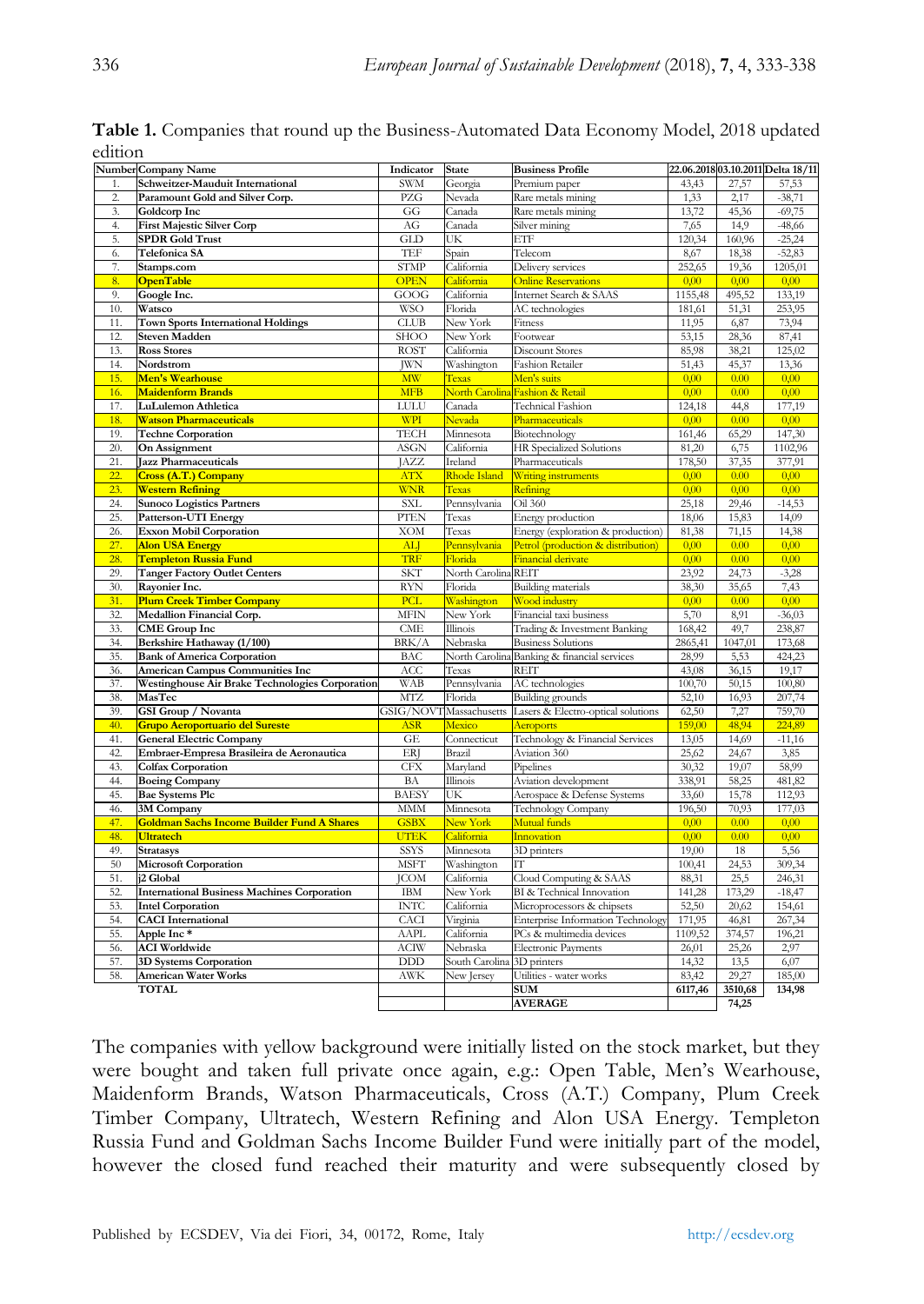Templeton and Goldman Sachs.

Source: investment fund created to simulate an economy and with the purpose to create growth. All companies are listed on NASDAQ, except Grupo Aeroportuario del Sureste and Embraer-Empresa Brasileira de Aeronautica which are a Mexican company and a Brazilian company, both of them being listed as ADRs.

To validate the model"s performance and not to consider it a "*black swan"* exception (Taleb, 2010), the model was circulated for three and a half years and this way it included expectations that were decreased all over the world. Obtaining economic growth that gravitates around zero value sends a disturbing message to all advanced economies. Reaching the debt limit for the US in 2013 and in 2017 and validating as a solution eliminating the debt ceiling on an undefined period of time sent the world economy in an unrealistic booming period. The FED through its Quantitative Easing (1, 2 and 3) and Operation Swap programs and seconded by the European Central Bank through the QE program injected cheap money that ignited Consumption in developed economies.

### **3. Conclusion**

The big picture represents the idea of the Information Economy in the Digital Era and going from analogous consumers (based on traditional experiences when it comes to satisfying their needs through demand that is met by supply in a certain given space, be it a store, bank, generally known as the market place) towards digitally filtered consumers (they are satisfied by solutions created in the virtual market place, online or in augmented or virtual reality). The digital advance and bias towards digital has as main features decreasing production costs that imply policies similar to "just in time manufacturing" stock management created by Toyota in the "70s and in the long run representing upscale lowering prices, and because demand is evaluated without error and estimated in line with consumer's needs, the counterpart, the producer's supply will have an immediate response and this way the stocks of goods will be very close to zero. All these results seen as the bigger picture form a great competitive advantage: the optimization of consumer anticipation. At *microeconomic* level we have individual clients, such as large corporations for B2B relationships and at *macroeconomic* level we deal with countries that function like hyper-corporations. These must attract new investors, such as other corporations and other states. The attractiveness is created by an optimized labour force which involves individuals who accept offers that others do not.

Although in previous research done by the same author the emphasis was towards a burst of the bubble on the IT&C sector, these days after seeing the results of the model, we could state that IT&C sector reached a level of self-awareness that helps it to get auto-regulated and could survive in a tensioned bubble for a longer period of time, but in the same time we have the emerging markets that are hype at this moment, over-flooded with investments and have the potential to create their own wave that could turn into a tsunami of economic and financial disruptiveness. The long game will oblige to include game changers like Artificial Intelligence that could lead to disruptions in the economic environment and could shift small countries in becoming global players, as an example we have Saudi Arabia and the fact that they gave citizenship to a limited self-aware robot Sophia, that evolved in 6 months from limited functionality and interaction to limited